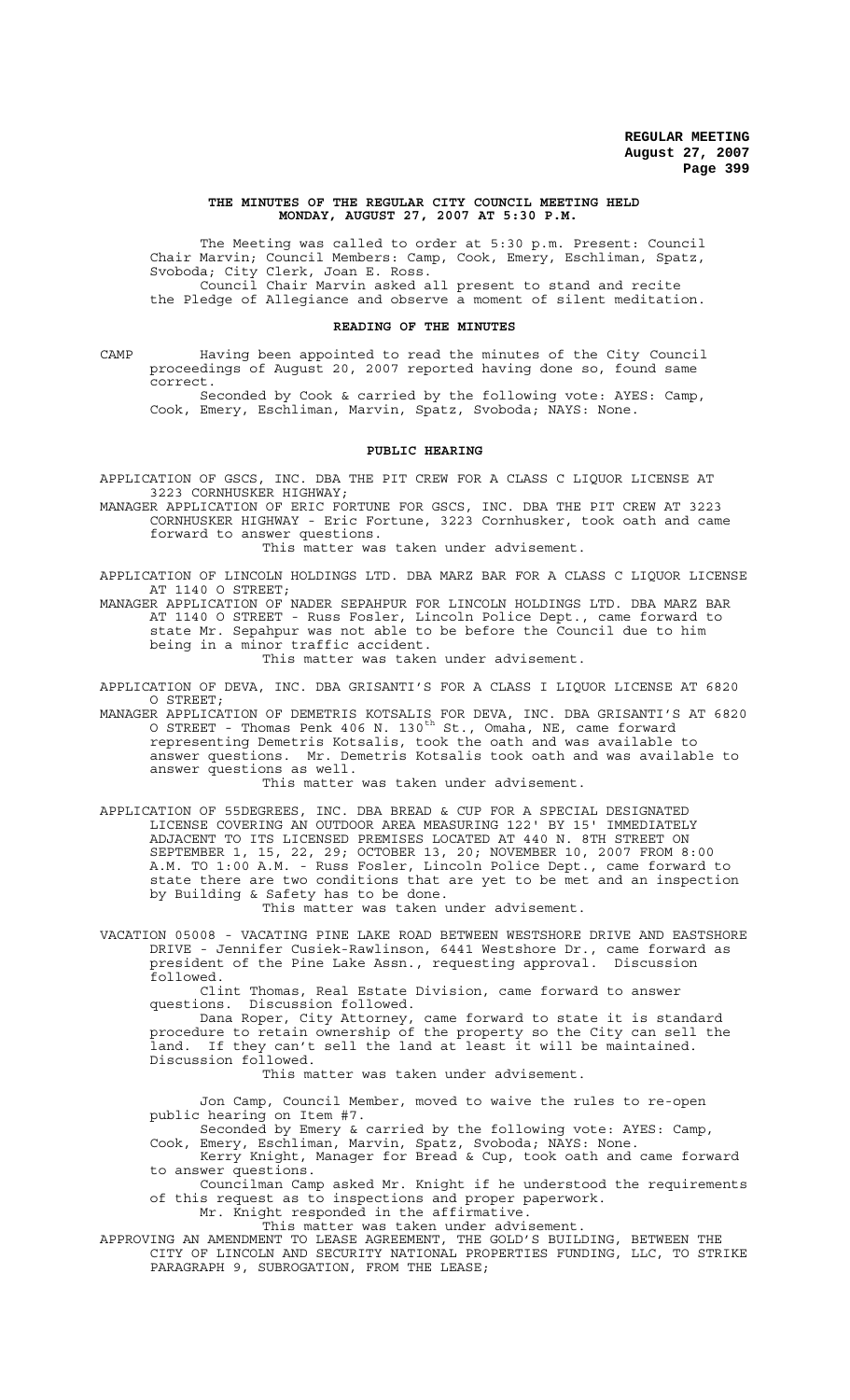APPROVING A SUBLEASE AGREEMENT BETWEEN THE CITY OF LINCOLN AND THE STATE OF NEBRASKA DEPARTMENT OF LABOR TO SUBLEASE 6,568 SQ. FT. OF OFFICE SPACE IN THE ONE STOP CAREER CENTER AT THE GOLD'S BUILDING FOR A TERM OF JANUARY 1, 2007 TO DECEMBER 31, 2011;

APPROVING A SUBLEASE AGREEMENT BETWEEN THE CITY OF LINCOLN AND THE STATE OF NEBRASKA DEPARTMENT OF EDUCATION, VOCATIONAL REHABILITATION SERVICES TO SUBLEASE 154 SQ. FT. OF OFFICE SPACE IN THE ONE STOP CAREER CENTER AT THE GOLD'S BUILDING FOR A TERM OF JANUARY 1, 2007 TO DECEMBER 31, 2009 - David Landis, Director of Urban Development, came forward to explain the lease agreements. Discussion followed. This matter was taken under advisement.

APPROVING THE 2007 - 08 WORK PLAN FOR THE INTERLOCAL AGREEMENT ON STORMWATER MANAGEMENT BETWEEN THE CITY AND LOWER PLATTE SOUTH NATURAL RESOURCES DISTRICT REGARDING STORMWATER QUALITY AND QUANTITY ISSUES - Nicole Fleck-Tooze, Public Works & Utilities, came forward to answer questions. Discussion followed.

This matter was taken under advisement.

APPEAL FROM THE PLANNING COMMISSION APPROVAL OF SPECIAL PERMIT 07026 FOR AUTHORITY TO CONSTRUCT A 31 UNIT DOMICILIARY CARE FACILITY FOR 33 RESIDENTS ON APPROXIMATELY 1.84 ACRES GENERALLY LOCATED AT S. 25TH STREET AND OLD CHENEY ROAD - Marty Hug, 2920 Smoky Hill Rd., Hastings, NE, came forward as Chief Operating Officer for AgeMark Corp., came forward stating this facility would be very residential, house 33 residents and create 30 jobs with an annual payroll of \$678,000. He is requesting approval. Discussion followed.

Lee Bateman, 5820 S. 25<sup>th</sup> Street, came forward in opposition. Discussion followed.

Kelly Winkler, 5737 S.  $25<sup>th</sup>$  Street, came forward in opposition. Discussion followed.

Sharon Gewain, 2601 Cindy Dr., came forward in opposition. Discussion followed.

Steve Fishbein, 5905 S.  $25<sup>th</sup>$  Street, came forward in opposition. Discussion followed.

Nancy Elliott, 2511 Cindy Dr., came forward in opposition. Jason Stevens, 5830 S. 25th Street, came forward in opposition. Discussion followed.

Brandon McDaniel, 5727 S. 25<sup>th</sup> Street, came forward in opposition. Vicky Shank, 5800 S. 25th Street, came forward in opposition. Discussion followed.

Dana Roper, City Attorney, came forward to state that zoning restrictions & covenants are two separate land restrictions. Zoning restrictions are independent of covenants. Discussion followed.

Nicole Fleck-Tooze, Public Works & Utilities Dept., came forward to answer there is too much traffic to have a curb cut on Old Cheney at this location making it a safety hazard. Discussion followed. This matter was taken under advisement.

# **\*\* END OF PUBLIC HEARING \*\***

# **COUNCIL ACTION**

## **LIQUOR RESOLUTIONS**

APPLICATION OF GSCS, INC. DBA THE PIT CREW FOR A CLASS C LIQUOR LICENSE AT 3223 CORNHUSKER HIGHWAY - CLERK read the following resolution, introduced by Jon Camp, who moved its adoption for approval:

A-84492 BE IT RESOLVED by the City Council of the City of Lincoln, Nebraska:

That after hearing duly had as required by law, consideration of the facts of this application, the Nebraska Liquor Control Act, and the pertinent City ordinances, the City Council recommends that the application of GSCS, Inc. dba The Pit Crew for a Class "C" liquor license at 3223 Cornhusker Highway, Lincoln, Nebraska, for the license period ending October 31, 2007, be approved with the condition that the premise complies in every respect with all city and state regulations. The City Clerk is directed to transmit a copy of this resolution to the Nebraska Liquor Control Commission.

Introduced by Jon Camp Seconded by Svoboda & carried by the following vote: AYES: Camp, Cook, Emery, Eschliman, Marvin, Spatz, Svoboda; NAYS: None.

MANAGER APPLICATION OF ERIC FORTUNE FOR GSCS, INC. DBA THE PIT CREW AT 3223 CORNHUSKER HIGHWAY - CLERK read the following resolution, introduced by Jon Camp, who moved its adoption for approval:

A-84493 WHEREAS, GSCS, Inc. dba The Pit Crew located at 3223 Cornhusker Highway, Lincoln, Nebraska has been approved for a Retail Class "C"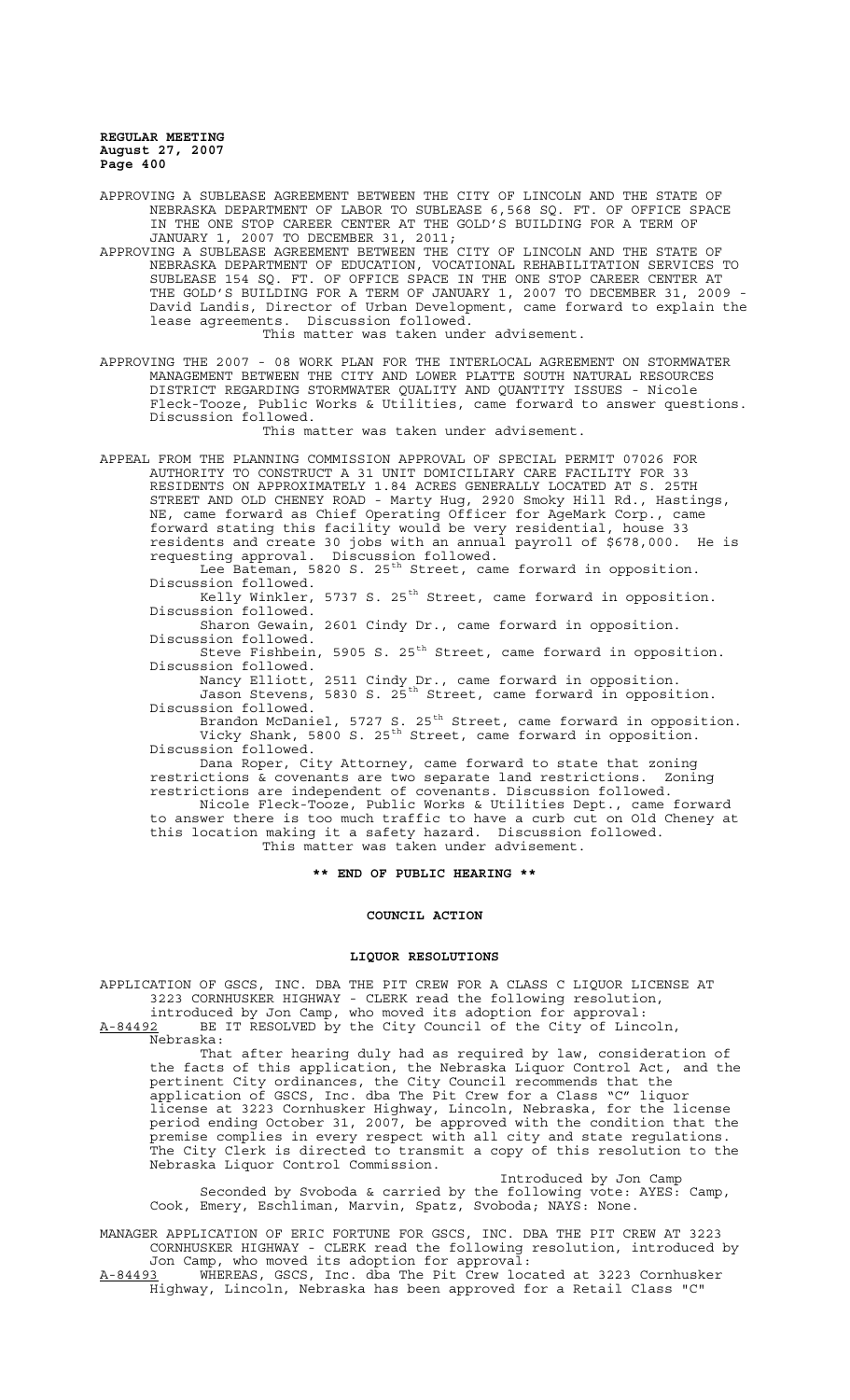liquor license, and now requests that Eric Fortune be named manager; WHEREAS, Eric Fortune appears to be a fit and proper person to manage said business.

NOW, THEREFORE, BE IT RESOLVED by the City Council of the City of Lincoln, Nebraska:

That after hearing duly had as required by law, consideration of the facts of this application, the Nebraska Liquor Control Act, and the pertinent City ordinances, the City Council recommends that Eric Fortune be approved as manager of this business for said licensee. The City Clerk is directed to transmit a copy of this resolution to the Nebraska Liquor Control Commission.

Introduced by Jon Camp Seconded by Svoboda & carried by the following vote: AYES: Camp, Cook, Emery, Eschliman, Marvin, Spatz, Svoboda; NAYS: None.

APPLICATION OF LINCOLN HOLDINGS LTD. DBA MARZ BAR FOR A CLASS C LIQUOR LICENSE AT 1140 O STREET - CLERK read the following resolution, introduced by

Jon Camp, who moved its adoption for approval: A-84494 BE IT RESOLVED by the City Council of the City of Lincoln,  $A-84494$  BE:<br>Nebraska:

That after hearing duly had as required by law, consideration of the facts of this application, the Nebraska Liquor Control Act, and the pertinent City ordinances, the City Council recommends that the application of Lincoln Holdings Ltd. dba Marz Bar for a Class "C" liquor license at 1140 O Street, Lincoln, Nebraska, for the license period ending October 31, 2007, be approved with the condition that the premise complies in every respect with all city and state regulations. The City Clerk is directed to transmit a copy of this resolution to the Nebraska Liquor Control Commission.

Introduced by Jon Camp Seconded by Svoboda & carried by the following vote: AYES: Camp, Cook, Emery, Eschliman, Marvin, Spatz, Svoboda; NAYS: None.

MANAGER APPLICATION OF NADER SEPAHPUR FOR LINCOLN HOLDINGS LTD. DBA MARZ BAR AT 1140 O STREET - CLERK read the following resolution, introduced by Jon Camp, who moved its adoption for approval:

A-84495 WHEREAS, Lincoln Holdings Ltd. dba Marz Bar located at 1140 O Street, Lincoln, Nebraska has been approved for a Retail Class "C"

liquor license, and now requests that Nader Sepahpur be named manager; WHEREAS, Nader Sepahpur appears to be a fit and proper person to manage said business.

NOW, THEREFORE, BE IT RESOLVED by the City Council of the City of Lincoln, Nebraska:

That after hearing duly had as required by law, consideration of the facts of this application, the Nebraska Liquor Control Act, and the pertinent City ordinances, the City Council recommends that Nader Sepahpur be approved as manager of this business for said licensee. The City Clerk is directed to transmit a copy of this resolution to the Nebraska Liquor Control Commission.

Introduced by Jon Camp Seconded by Svoboda & carried by the following vote: AYES: Camp, Cook, Emery, Eschliman, Marvin, Spatz, Svoboda; NAYS: None.

APPLICATION OF DEVA, INC. DBA GRISANTI'S FOR A CLASS I LIQUOR LICENSE AT 6820 O STREET - CLERK read the following resolution, introduced by Jon Camp,

who moved its adoption for approval:

A-84496 BE IT RESOLVED by the City Council of the City of Lincoln, Nebraska:

That after hearing duly had as required by law, consideration of the facts of this application, the Nebraska Liquor Control Act, and the pertinent City ordinances, the City Council recommends that the application of Deva, Inc. dba Grisanti's for a Class "I" liquor license at 6820 O Street, Lincoln, Nebraska, for the license period ending April 30, 2007, be approved with the condition that the premise complies in every respect with all city and state regulations. The City Clerk is directed to transmit a copy of this resolution to the Nebraska Liquor Control Commission.

Introduced by Jon Camp Seconded by Svoboda & carried by the following vote: AYES: Camp, Cook, Emery, Eschliman, Marvin, Spatz, Svoboda; NAYS: None.

MANAGER APPLICATION OF DEMETRIS KOTSALIS FOR DEVA, INC. DBA GRISANTI'S AT 6820 O STREET - CLERK read the following resolution, introduced by Jon Camp,

who moved its adoption for approval:<br>A-84497 WHEREAS, Deva, Inc. dba Grisan A-84497 WHEREAS, Deva, Inc. dba Grisanti's located at 6820 O Street, Lincoln, Nebraska has been approved for a Retail Class "I" liquor license, and now requests that Demetris Kotsalis be named manager;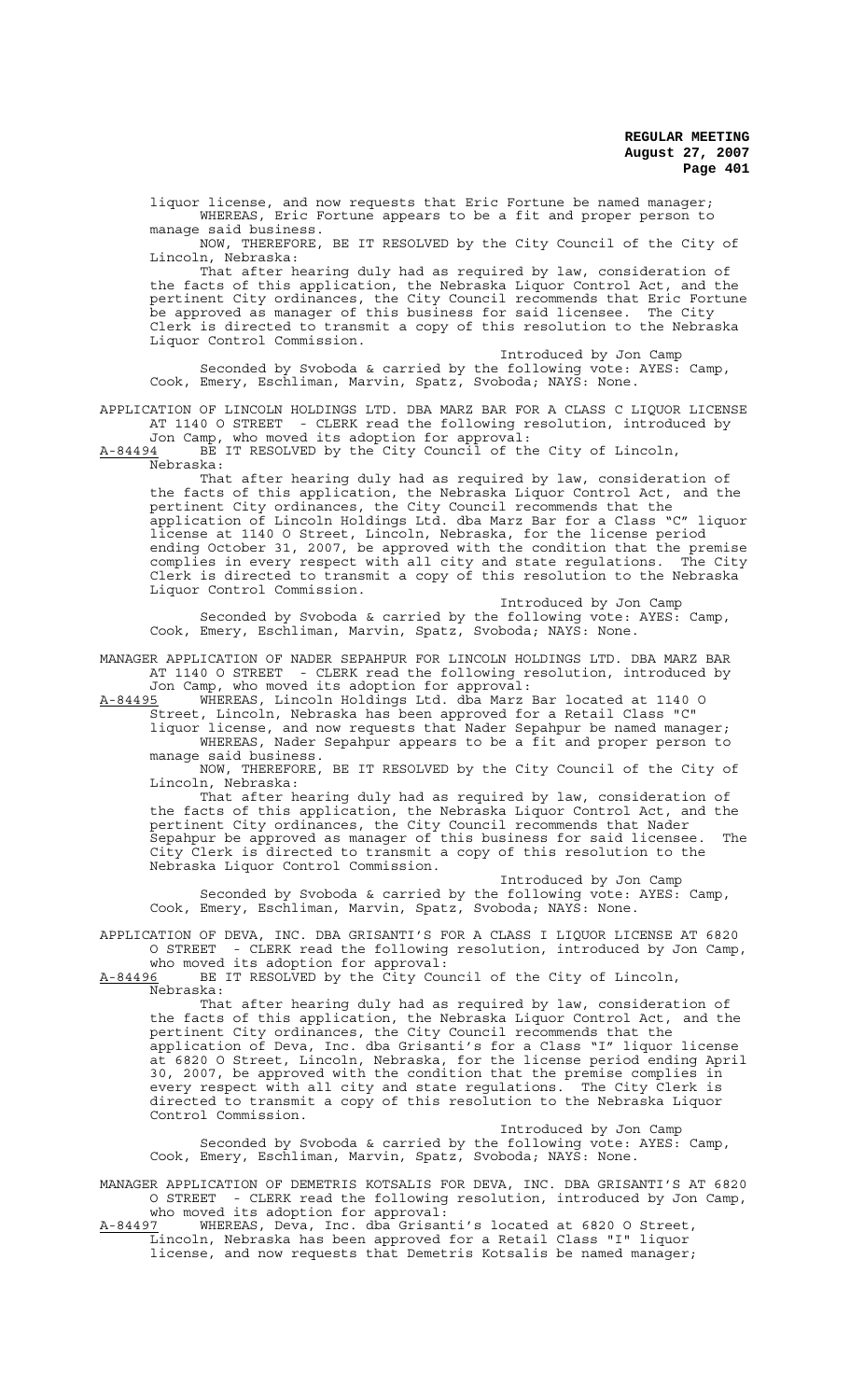> WHEREAS, Demetris Kotsalis appears to be a fit and proper person to manage said business.

NOW, THEREFORE, BE IT RESOLVED by the City Council of the City of Lincoln, Nebraska:

That after hearing duly had as required by law, consideration of the facts of this application, the Nebraska Liquor Control Act, and the pertinent City ordinances, the City Council recommends that Demetris Kotsalis be approved as manager of this business for said licensee. The City Clerk is directed to transmit a copy of this resolution to the Nebraska Liquor Control Commission.

Introduced by Jon Camp Seconded by Svoboda & carried by the following vote: AYES: Camp, Cook, Emery, Eschliman, Marvin, Spatz, Svoboda; NAYS: None.

APPLICATION OF 55DEGREES, INC. DBA BREAD & CUP FOR A SPECIAL DESIGNATED LICENSE COVERING AN OUTDOOR AREA MEASURING 122' BY 15' IMMEDIATELY ADJACENT TO ITS LICENSED PREMISES LOCATED AT 440 N. 8TH STREET ON SEPTEMBER 1, 15, 22, 29; OCTOBER 13, 20; NOVEMBER 10, 2007 FROM 8:00 A.M. TO 1:00 A.M. - CLERK read the following resolution, introduced by Jon Camp, who moved its adoption for approval:

A-84498 BE IT RESOLVED by the City Council of the City of Lincoln, Nebraska:

That after hearing duly had as required by law, consideration of the facts of this application, the Nebraska Liquor Control Act, and the pertinent City ordinances, the City Council recommends that the application of 55 Degrees, Inc. dba Bread & Cup for a Special Designated License to cover an area measuring 122' by 15' at 440 N. 8th Street, Lincoln, Nebraska, on September 1, 15, 22 and 29, October 13, and 20 and November 10, 2007, between the hours of 8:00 a.m. and 1:00 a.m., be approved with the condition that the applicant and premise complies in every respect with all City and State regulations and with the following requirements:

- 1. Identification shall be checked on all parties wishing to consume alcohol.
- 2. Adequate security shall be provided for the event.<br>3. The area requested for the permit shall be separat
- 3. The area requested for the permit shall be separated from the public by a fence or other means.

4. Responsible alcohol service practices shall be followed.<br>5. An additional second exit from the fenced in area shall An additional second exit from the fenced in area shall be

provided.<br>6.<br>7.

- One portable toilet facility shall be provided.
- 7. The sidewalk café adjacent to the dock area must be constructed in accordance with the design site plan, approved by the Outdoor Dining Committee and must meet City inspections prior to the issuance of this special designated liquor license.

BE IT FURTHER RESOLVED the City Clerk is directed to transmit a copy of this resolution to the Nebraska Liquor Control Commission. Introduced by Jon Camp

Seconded by Svoboda & carried by the following vote: AYES: Camp, Cook, Emery, Eschliman, Marvin, Spatz, Svoboda; NAYS: None.

# **ORDINANCES - 2ND READING & RELATED RESOLUTIONS (as required)**

- VACATION 05008 VACATING PINE LAKE ROAD BETWEEN WESTSHORE DRIVE AND EASTSHORE DRIVE - CLERK read an ordinance, introduced by Jon Camp, vacating Pine Lake Road between Westshore Drive and Eastshore Drive, and retaining title thereto in the City of Lincoln, Lancaster County, Nebraska, the second time.
- APPROVING AN AGREEMENT BETWEEN THE CITY AND ST. JAMES UNITED METHODIST CHURCH FOR THE LEASE OF SPACE BY THE LINCOLN AREA AGENCY ON AGING FOR ITS ACTIVAGE CENTER PROGRAM AT 2400 S. 11TH STREET FOR A PERIOD OF SEPTEMBER 1, 2007 THROUGH AUGUST 31, 2008 - CLERK read an ordinance, introduced by Jon Camp, accepting and approving a Lease Agreement between the City of Lincoln and St. James United Methodist Church for the lease of office space by the Lincoln Area Agency on Aging for its ActivAge Center program at 2400 S. 11th Street, Lincoln, NE for a term beginning September 1, 2007 through August 31, 2008, the second time.
- APPROVING AN AMENDMENT TO LEASE AGREEMENT, THE GOLD'S BUILDING, BETWEEN THE CITY OF LINCOLN AND SECURITY NATIONAL PROPERTIES FUNDING, LLC, TO STRIKE PARAGRAPH 9, SUBROGATION, FROM THE LEASE - CLERK read an ordinance, introduced by Jon Camp, accepting and approving the Amendment to Lease Agreement, the Gold's Building, between the City of Lincoln and Security National Properties Funding, LLC, to strike paragraph 9 Subrogation from the Lease, the second time.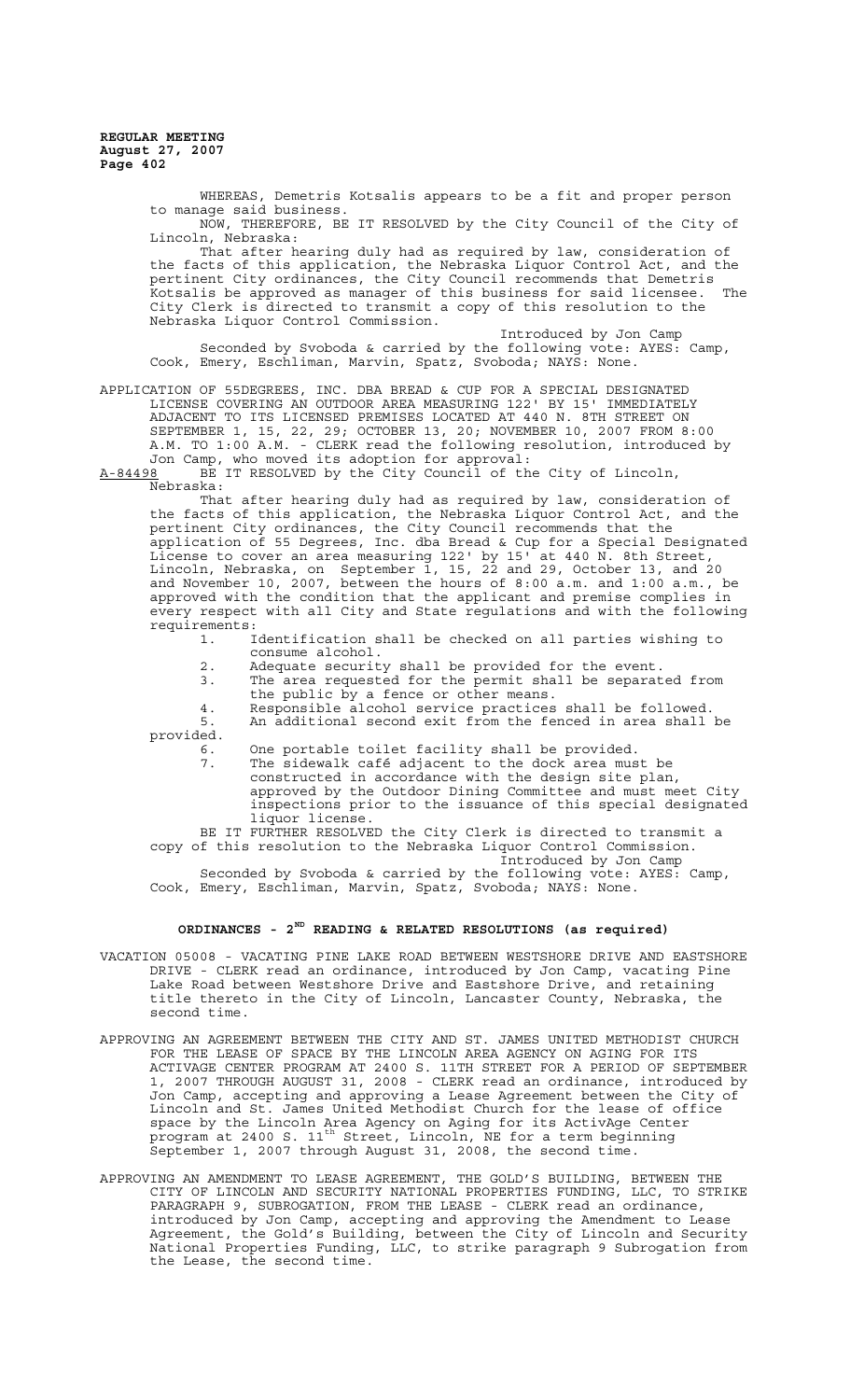- APPROVING A SUBLEASE AGREEMENT BETWEEN THE CITY OF LINCOLN AND THE STATE OF NEBRASKA DEPARTMENT OF LABOR TO SUBLEASE 6,568 SQ. FT. OF OFFICE SPACE IN THE ONE STOP CAREER CENTER AT THE GOLD'S BUILDING FOR A TERM OF JANUARY 1, 2007 TO DECEMBER 31, 2011 - CLERK read an ordinance, introduced by Jon Camp, accepting and approving a Sublease Agreement between the City of Lincoln and DAS/State Building Division on behalf of Nebraska Workforce Development, Department of Labor, for a lease of space at 1010 N Street, Lincoln, Lancaster County, Nebraska for a term of January 1, 2007 through December 31, 2011 whereby the City of Lincoln is subleasing 6,568 sq. ft. of space to Nebraska Workforce Development, Department of Labor, at the One Stop Career Center for providing job training and employment services under the Workforce Investment Act, the second time.
- APPROVING A SUBLEASE AGREEMENT BETWEEN THE CITY OF LINCOLN AND THE STATE OF NEBRASKA DEPARTMENT OF EDUCATION, VOCATIONAL REHABILITATION SERVICES TO SUBLEASE 154 SQ. FT. OF OFFICE SPACE IN THE ONE STOP CAREER CENTER AT THE GOLD'S BUILDING FOR A TERM OF JANUARY 1, 2007 TO DECEMBER 31, 2009 - CLERK read an ordinance, introduced by Jon Camp, accepting and approving a Sublease Agreement between the City of Lincoln, and DAS/State Building Division on behalf of Nebraska Department of Education, Vocational Rehabilitation Services, for a lease of space at 1010 N Street, Lincoln, Lancaster County, Nebraska for a term of January 1, 2007 through December 31, 2009 whereby the City of Lincoln is subleasing 154 sq. ft. of space to Nebraska Department of Education, at the One Stop Career Center for providing job training and employment services under the Workforce Investment Act, the second time.

## **PUBLIC HEARING RESOLUTIONS**

ACCEPTING THE REPORT OF NEW AND PENDING CLAIMS AGAINST THE CITY AND APPROVING DISPOSITION OF CLAIMS SET FORTH FOR THE PERIOD OF AUGUST 1 - 15, 2007 - CLERK read the following resolution, introduced by Jon Camp, who moved its adoption:<br>A-84499 BE IT R

BE IT RESOLVED by the City Council of the City of Lincoln, Nebraska:

That the claims listed in the attached report, marked as Exhibit "A", dated August 16, 2007, of various new and pending tort claims filed against the City of Lincoln with the Office of the City Attorney or the Office of the City Clerk, as well as claims which have been disposed of, are hereby received as required by Neb. Rev. Stat. § 13-905 (Reissue 1997). The dispositions of claims by the Office of the City Attorney, as shown by the attached report, are hereby approved: DENIED **ALLOWED OR SETTLED** Lacey M. Harre \$250.00 Gary Turner & Patsy Turner \$2,140.46 Capital Humane Society (apital 423.98)<br>
Yaroslav Krasivsky (1,657.32) Yaroslav Krasivsky 1,657.32

The City Attorney is hereby directed to mail to the various claimants listed herein a copy of this resolution which shows the final disposition of their claim. Introduced by Jon Camp

Seconded by Svoboda & carried by the following vote: AYES: Camp, Cook, Emery, Eschliman, Marvin, Spatz, Svoboda; NAYS: None.

APPROVING THE 2007 - 08 WORK PLAN FOR THE INTERLOCAL AGREEMENT ON STORMWATER MANAGEMENT BETWEEN THE CITY AND LOWER PLATTE SOUTH NATURAL RESOURCES DISTRICT REGARDING STORMWATER QUALITY AND QUANTITY ISSUES - CLERK read the following resolution, introduced by Jon Camp, who moved its adoption:<br>A-84500 BE

BE IT RESOLVED by the City Council of the City of Lincoln, Nebraska:

That the attached Fiscal Year 2007-2008 Work Plan for the Interlocal Agreement on Stormwater Management between the City of Lincoln and the Lower Platte South Natural Resources District, attached hereto marked as Attachment "A", is hereby approved and the Mayor is authorized to execute the same on behalf of the City of Lincoln. Said Fiscal Year 2007-2008 Work Plan establishes a framework and division of responsibilities for addressing stormwater quality and quantity in the City between the City of Lincoln and the Lower Platte South Natural Resources District and authorizes the use of appropriated monies in accordance with the terms and conditions contained in said Fiscal Year 2007-2008 Work Plan.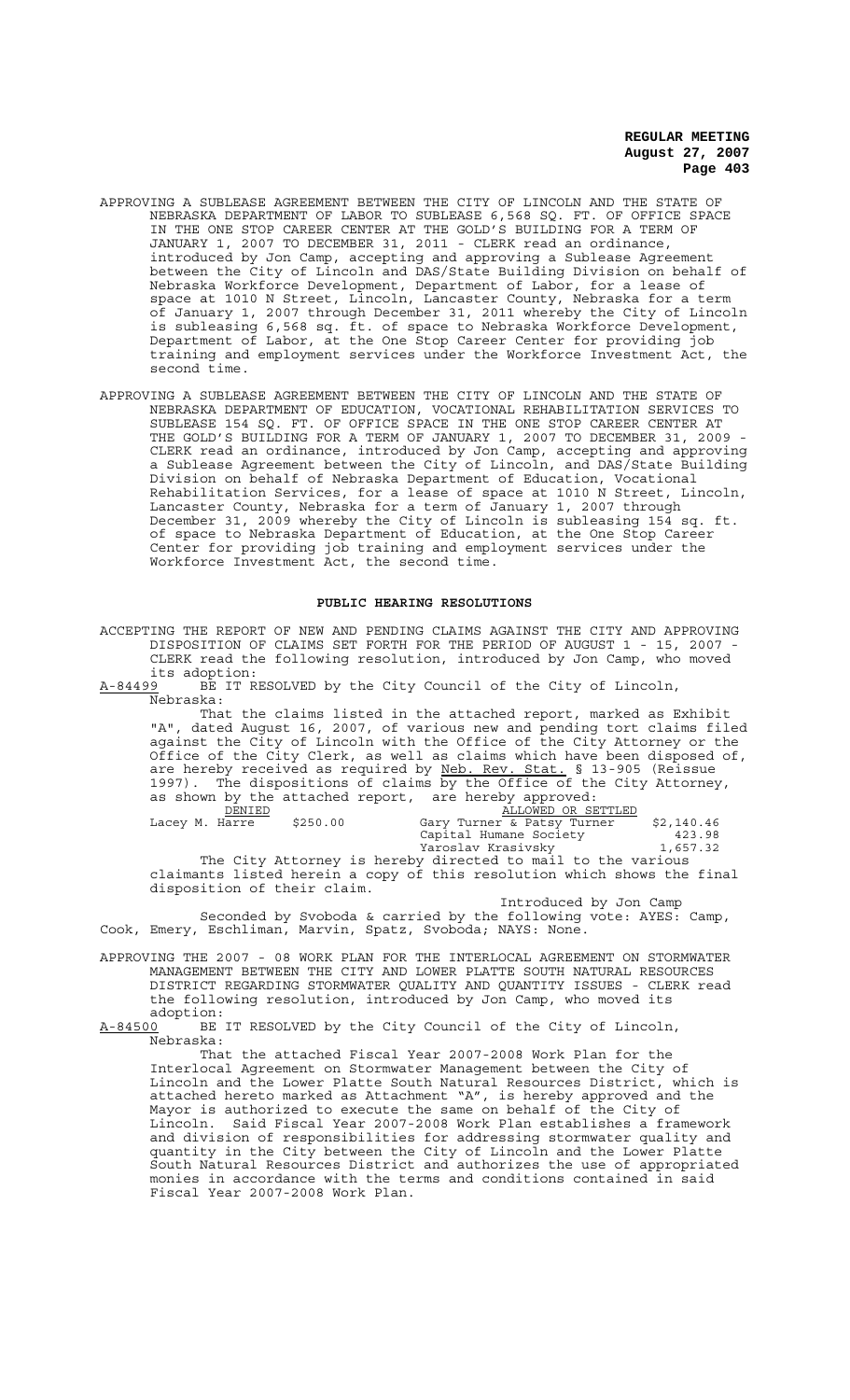> The City Clerk is directed to transmit a certified copy of the executed original Resolution and Fiscal Year 2007 - 2008 Work Plan for the Interlocal Agreement on Stormwater Management to Glenn Johnson, Lower Platte South Natural Resources District, PO Box 93581, Lincoln, NE 68501 and a copy of the same to Ben Higgins, Public Works and Utilities Department, 901 N. 6th Street, Lincoln, NE 68508.

Introduced by Jon Camp Seconded by Svoboda & carried by the following vote: AYES: Camp, Cook, Emery, Eschliman, Marvin, Spatz, Svoboda; NAYS: None.

APPEAL FROM THE PLANNING COMMISSION APPROVAL OF SPECIAL PERMIT 07026 FOR AUTHORITY TO CONSTRUCT A 31 UNIT DOMICILIARY CARE FACILITY FOR 33 RESIDENTS ON APPROXIMATELY 1.84 ACRES GENERALLY LOCATED AT S. 25TH STREET AND OLD CHENEY ROAD. (REQUEST TO HOLD P.H. ON 9/10/07) (8/20/07 - P.H. TO BE HELD ON 8/27/07 W/CON'T P.H. & ACTION ON 9/10 /07)

## **PETITIONS & COMMUNICATIONS**

- SETTING THE HEARING DATE OF SEPT. 17, 2007 AT 1:30 P.M. FOR APPLICATION OF CRABBY BILL'S SEAFOOD SHACK FOR A CLASS C LIQUOR LICENSE AT 803 Q STREET - CLERK read the following resolution, introduced by Jonathan Cook, who moved its adoption:<br>A-84501 BE IT RESOLVE
- A-84501 BE IT RESOLVED by the City Council, of the City of Lincoln, that a hearing date is hereby set for Mon., September 17, 2007 at 1:30 p.m. or as soon thereafter as possible in the City Council Chambers, County-City Building, 555 S. 10<sup>th</sup> St., Lincoln, NE, for Application of Crabby Bill's Seafood Shack for a Class C liquor license located at 803 Q Street. If the Police Dept. is unable to complete the investigation by said time, a new hearing date will be set.

Introduced by Jonathan Cook Seconded by Svoboda & carried by the following vote: AYES: Camp, Cook, Emery, Eschliman, Marvin, Spatz, Svoboda; NAYS: None.

- MAGNOLIA RESTAURANT, INC. DBA MAGNOLIA RESTAURANT FOR A CLASS I LIQUOR LICENSE AT 301 N.  $8^{\text{\tiny{TH}}}$  STREET - CLERK read the following resolution, introduced by Jonathan Cook, who moved its adoption:
- A-84502 BE IT RESOLVED by the City Council, of the City of Lincoln, that a hearing date is hereby set for Mon., September 17, 2007 at 1:30 p.m. or as soon thereafter as possible in the City Council Chambers, County-City Building, 555 S. 10<sup>th</sup> St., Lincoln, NE, for Application of Magnolia Restaurant, Inc. dba Magnolia Restaurant for a Class I liquor license located at 301 N. 8<sup>th</sup> Street.

If the Police Dept. is unable to complete the investigation by said time, a new hearing date will be set.

Introduced by Jonathan Cook Seconded by Svoboda & carried by the following vote: AYES: Camp, Cook, Emery, Eschliman, Marvin, Spatz, Svoboda; NAYS: None.

SETTING THE HEARING DATE OF SEPT. 17, 2007 AT 1:30 P.M. FOR AN APPLICATION OF BOX AWESOME, LLC FOR AN ADDITION OF APPROXIMATELY 25 FEET X 130 FEET WITH BEER GARDEN 21 FEET X 11 FEET ON THE SOUTH SIDE OF THE BUILDING AT 815 O STREET, STE. 2 - CLERK read the following resolution, introduced by Jonathan Cook, who moved its adoption:

A-84503 BE IT RESOLVED by the City Council, of the City of Lincoln, that a hearing date is hereby set for Mon., September 17, 2007 at 1:30 p.m. or as soon thereafter as possible in the City Council Chambers, County-City Building, 555 S. 10<sup>th</sup> St., Lincoln, NE, for Application of Box Awesome, LLC for an addition of approximately 25 feet x 130 feet with beer garden 21 feet x 11 feet on south side of the building located at 815 O Street, Ste. 2.

If the Police Dept. is unable to complete the investigation by said time, a new hearing date will be set.

Introduced by Jonathan Cook Seconded by Svoboda & carried by the following vote: AYES: Camp, Cook, Emery, Eschliman, Marvin, Spatz, Svoboda; NAYS: None.

# **MISCELLANEOUS BUSINESS - NONE**

#### **REPORTS OF CITY OFFICERS**

CLERK'S LETTER AND MAYOR'S APPROVAL OF ORDINANCES AND RESOLUTIONS PASSED BY COUNCIL ON AUGUST 13, 2007 - CLERK presented said report which was placed on file in the Office of the City Clerk.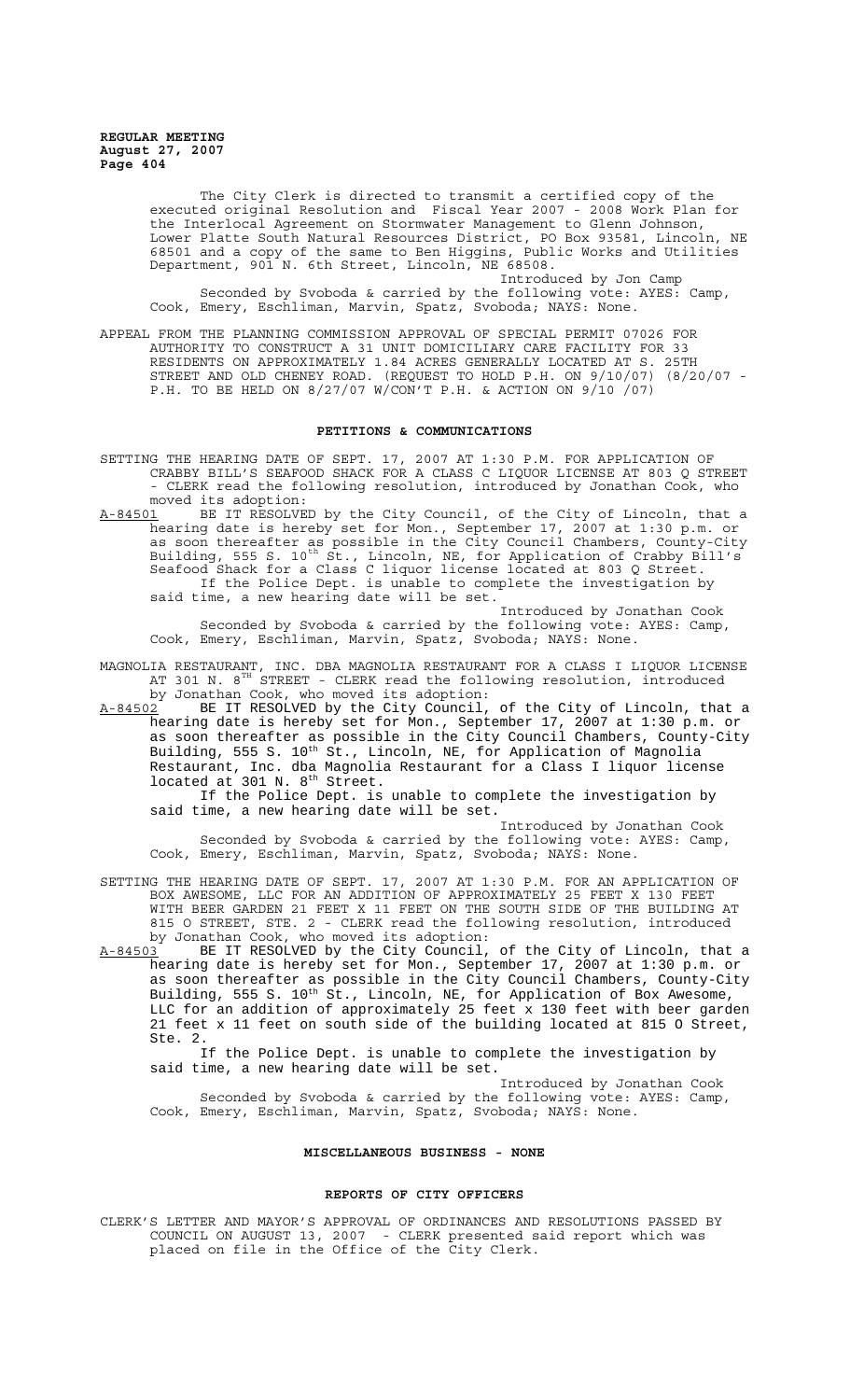# **ORDINANCE - 1ST READING & RELATED RESOLUTIONS (AS REQUIRED)**

- ANNEXATION 07002 AMENDING THE LINCOLN CORPORATE LIMITS MAP BY ANNEXING APPROXIMATELY 40.48 ACRES OF PROPERTY GENERALLY LOCATED AT N. 90TH STREET AND LEIGHTON AVE. (RELATED ITEMS: 07-137, 07-138) - CLERK read an ordinance, introduced by Jonathan Cook, annexing and including the below described land as part of the City of Lincoln, Nebraska and amending the Corporate Limits Map attached to and made a part of Ordinance No. 18208, to reflect the extension of the corporate limits boundary of the City of Lincoln, Nebraska established and shown thereon, the first time.
- CHANGE OF ZONE 07044 APPLICATION OF CAMERON HOMES FOR A CHANGE OF ZONE FROM AG AGRICULTURAL DISTRICT TO R-4 RESIDENTIAL DISTRICT ON PROPERTY GENERALLY LOCATED AT N. 90TH STREET AND LEIGHTON AVE. (RELATED ITEMS: 07-137, 07-138) - CLERK read an ordinance, introduced by Jonathan Cook, amending the Lincoln Zoning District Maps attached to and made a part of Title 27 of the Lincoln Municipal Code, as provided by Section 27.05.020 of the Lincoln Municipal Code, by changing the boundaries of the districts established and shown thereon, the first time.
- CHANGE OF ZONE 07045 APPLICATION OF REALTY TRUST GROUP FOR A CHANGE OF ZONE FROM R-3 RESIDENTIAL PLANNED UNIT DEVELOPMENT TO B-2 PLANNED NEIGHBORHOOD BUSINESS DISTRICT ON APPROXIMATELY 5.87 ACRES GENERALLY LOCATED AT S. 84TH STREET AND OLD CHENEY ROAD - CLERK read an ordinance, introduced by Jonathan Cook, amending the Lincoln Zoning District Maps attached to and made a part of Title 27 of the Lincoln Municipal Code, as provided by Section 27.05.020 of the Lincoln Municipal Code, by changing the boundaries of the districts established and shown thereon as follows: Lots 90, 91 and 113 of Irregular Tracts, located in the Southeast Quarter of Section 10 North, Township 9 North, Range 7 East of the  $6^{th}$  P.M., the first time.
- CHANGE OF ZONE 07041 APPLICATION OF YASUFUKU U.S.A., INC. FOR A CHANGE OF ZONE FROM I-2 INDUSTRIAL PARK DISTRICT TO I-1 INDUSTRIAL DISTRICT ON PROPERTY GENERALLY LOCATED AT N.W. 12TH STREET AND W. COMMERCE WAY - CLERK read an ordinance, introduced by Jonathan Cook, amending the Lincoln Zoning District Maps attached to and made a part of Title 27 of the Lincoln Municipal Code, as provided by Section 27.05.020 of the Lincoln Municipal Code, by changing the boundaries of the districts established and shown thereon as follows: Lot 7, Block 1, Union Pacific Addition, the first time.
- CHANGE OF ZONE 07046 AMENDING TITLE 27 OF THE LINCOLN MUNICIPAL CODE RELATING TO ZONING BY ADDING A NEW SECTION 27.03.525 TO DEFINE RESTAURANT; AMENDING SECTIONS 27.27.025, 27.29.030, 27.33.030, 27.41.030, 27.43.030, 27.49.030, 27.51.040 AND ADDING NEW SECTIONS NUMBERED 27.39.025, 27.45.025, AND 27.47.025 TO ALLOW AND ESTABLISH CONDITIONS FOR THE SALE OF ALCOHOLIC BEVERAGES FOR CONSUMPTION ON THE PREMISES OF A RESTAURANT AS A PERMITTED CONDITIONAL USE IN THE O-3, B-1, B-3, H-2, H-3, I-2, I-3, H-1, H-4, AND I-1 DISTRICTS, RESPECTIVELY; BY AMENDING SECTIONS 27.29.040, 27.33.040, 27.39.030, 27.41.040, 27.43.040, 27.45.030, 27.47.030, 27.49.040, 27.51.050, AND 27.63.680 TO ALLOW THE SALE OF ALCOHOLIC BEVERAGES FOR CONSUMPTION ON ANY PREMISES NOT MEETING THE REQUIREMENTS FOR THE SALE OF ALCOHOLIC BEVERAGES FOR CONSUMPTION ON THE PREMISES OF A RESTAURANT AS A CONDITIONAL PERMITTED USE IN THE B-1, B-3, H-1, H-2, H-4, I-1, I-2 AND I-3 DISTRICTS AS SPECIAL PERMITTED USE; BY AMENDING SECTION 27.27.030 TO DELETE THE SALE OF ALCOHOL FOR CONSUMPTION ON THE PREMISES IN RESTAURANTS AS A SPECIAL PERMITTED USE IN THE O-3 DISTRICT; BY AMENDING SECTION 27.67.040 TO ADD SPECIAL PARKING REQUIREMENTS FOR BARS, COFFEE SHOPS AND SIMILAR USES FORMERLY CLASSIFIED AS A RESTAURANT; AND BY AMENDING FIGURE 27.67.040 TO ADD BARS, COFFEE SHOPS, AND SIMILAR USES TO THE LIST OF USES WHICH HAVE SPECIAL PARKING REQUIREMENTS - CLERK read an ordinance, introduced by Jonathan Cook, amending Title 27 of the Lincoln Municipal Code relating to zoning by adding a new Section 27.03.525 to define restaurant; amending Sections 27.27.025, 27.29.030, 27.33.030, 27.41.030, 27.43.030, 27.49.030, 27.51.040 and adding new Sections numbered 27.39.025, 27.45.025, and 27.47.025 to allow and establish conditions for the sale of alcoholic beverages for consumption on the premises of a restaurant as a permitted conditional use in the O-3, B-1, B-3, H-2, H-3, I-2, I-3, H-1, H-4, AND I-1 Districts, respectively; by amending Sections 27.29.040, 27.33.040, 27.39.030, 27.41.040, 27.43.040, 27.45.030, 27.47.030, 27.49.040, 27.51.050, and 27.63.680 to allow the sale of alcoholic beverages for consumption on any premises not meeting the requirements for the sale of alcoholic beverages for consumption on the premises of a restaurant as a conditional permitted use in the B-1, B-3, H-1, H-2, H-4, I-1, I-2 and I-3 districts as special permitted use; by amending Section 27.27.030 to delete the sale of alcohol for consumption on the premises in restaurants as a special permitted use in the O-3 district; by amending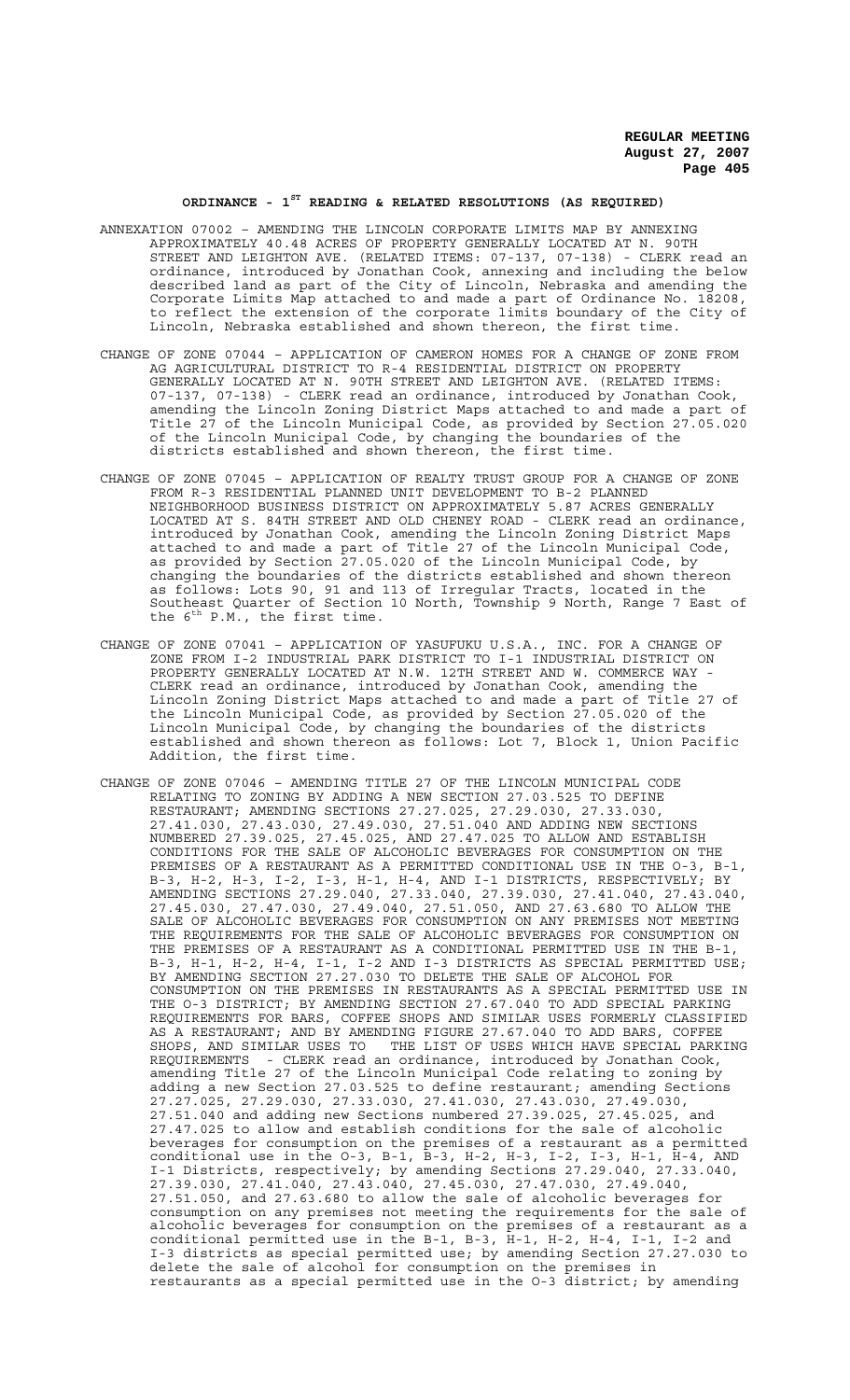> Section 27.67.040 to add special parking requirements for bars, coffee shops and similar uses formerly classified as a restaurant; and by amending Figure 27.67.040 to add bars, coffee shops, and similar uses to the list of uses which have special parking requirements, the first time.

- AMENDING SECTION 4.54.010 OF THE LINCOLN MUNICIPAL CODE TO DELETE THE TERM LIMITS FOR COMMUNITY FORESTRY ADVISORY BOARD MEMBERS AND DELETING PROVISIONS REGARDING EX-OFFICIO MEMBERS - CLERK read an ordinance, introduced by Jonathan Cook, amending Section 4.54.010 of the Lincoln Municipal Code relating to the Community Forestry Advisory Board to delete the provision that no voting member of the Board may be appointed for more than two consecutive terms, and to delete provisions regarding ex-officio members; and repealing Section 4.54.010 of the Lincoln Municipal code as hitherto existing, the first time.
- APPROVING AN AGREEMENT BETWEEN THE CITY AND AMERICAN LEGION POST #280 FOR THE LEASE OF SPACE BY THE LINCOLN AREA AGENCY ON AGING FOR ITS ACTIVAGE CENTER PROGRAM AT 970 MONROE, BENNET, NE FOR A PERIOD OF SEPTEMBER 1, 2007 THROUGH AUGUST 31, 2008 - CLERK read an ordinance, introduced by Jonathan Cook, accepting and approving a Lease Agreement between the City of Lincoln and American Legion Post #280 for the lease of office space by the Lincoln Area Agency on Aging for its ActivAge Center program at 970 Monroe, Bennet, NE 68317 for a term beginning September 1, 2007 through August 31, 2008, the first time.
- APPROVING AN AGREEMENT BETWEEN THE CITY AND FIRTH COMMUNITY CENTER FOR THE LEASE OF SPACE BY THE LINCOLN AREA AGENCY ON AGING FOR ITS ACTIVAGE CENTER PROGRAM AT 311 NEMAHA STREET, FIRTH, NE FOR A PERIOD OF SEPTEMBER 1, 2007 THROUGH AUGUST 31, 2008 - CLERK read an ordinance, introduced by Jonathan Cook, accepting and approving a Lease Agreement between the City of Lincoln and Firth Community Center for the lease of office space by the Lincoln Area Agency on Aging for its ActivAge Center program at 311 Nemaha Street, Firth, NE 68358 for a term beginning September 1, 2007 through August 31, 2008, the first time.
- APPROVING AN AGREEMENT BETWEEN THE CITY AND HICKMAN PRESBYTERIAN CHURCH FOR THE LEASE OF SPACE BY THE LINCOLN AREA AGENCY ON AGING FOR ITS ACTIVAGE CENTER PROGRAM AT 300 E. THIRD STREET, HICKMAN, NE FOR A PERIOD OF SEPTEMBER 1, 2007 THROUGH AUGUST 31, 2008 - CLERK read an ordinance, introduced by Jonathan Cook, accepting and approving a Lease Agreement between the City of Lincoln and Hickman Presbyterian Church for the lease of office space by the Lincoln Area Agency on Aging for its ActivAge Center program at 300 E. Third Street, Hickman, NE 68372 for a term beginning September 1,2007 through August 31, 2008, the first time.

### **ORDINANCES - 3RD READING & RELATED RESOLUTIONS (as required)**

CHANGE OF ZONE 07038 – APPLICATION OF RON BILOFF ON BEHALF OF HARRIETT BILOFF FOR A CHANGE OF ZONE FROM R-4 RESIDENTIAL DISTRICT TO O-2 SUBURBAN OFFICE DISTRICT ON PROPERTY GENERALLY LOCATED SOUTHEAST OF THE INTERSECTION OF S. 47TH STREET AND LOWELL AVE. - CLERK read an ordinance, introduced by Ken Svoboda, amending the Lincoln Zoning Maps attached to and made a part of Title 27 of the Lincoln Municipal Code, as provided by Section 27.05.020 of the Lincoln Municipal Code, by changing the boundaries of the districts established and shown thereon, the third time.<br>SVOBODA Moved to

SVOBODA Moved to pass the ordinance as read.

Seconded by Camp & carried by the following vote: AYES: Camp,

Cook, Emery, Eschliman, Marvin, Spatz, Svoboda; NAYS: None. The ordinance, being numbered **#18981**, is recorded in Ordinance Book #26, Page

CHANGE OF ZONE 07040HP – APPLICATION OF HAVELOCK BUSINESS ASSOCIATION FOR A LANDMARK DISTRICT DESIGNATION FOR THE HAVELOCK AVENUE LANDMARK DISTRICT ON PROPERTIES FROM 6024 HAVELOCK AVENUE TO 6262 HAVELOCK AVENUE AND FROM 6033 HAVELOCK AVENUE TO 6245 HAVELOCK AVENUE - PRIOR to reading:

Moved to remove the property at 6240 Havelock Avenue from the landmark district designation.

Seconded by Camp & **LOST** by the following vote: AYES: Eschliman; NAYS: Camp, Cook, Emery, Marvin, Spatz, Svoboda.

CLERK Read an ordinance, introduced by Ken Svoboda, amending the City of Lincoln Zoning District Maps attached to and made a part of Title 27 of the Lincoln Municipal Code by designating a certain area as the Havelock Avenue Landmark District, the third time. SVOBODA Moved to pass the ordinance as read.

The ordinance, being numbered **#18982**, is recorded in Ordinance Book #26, Page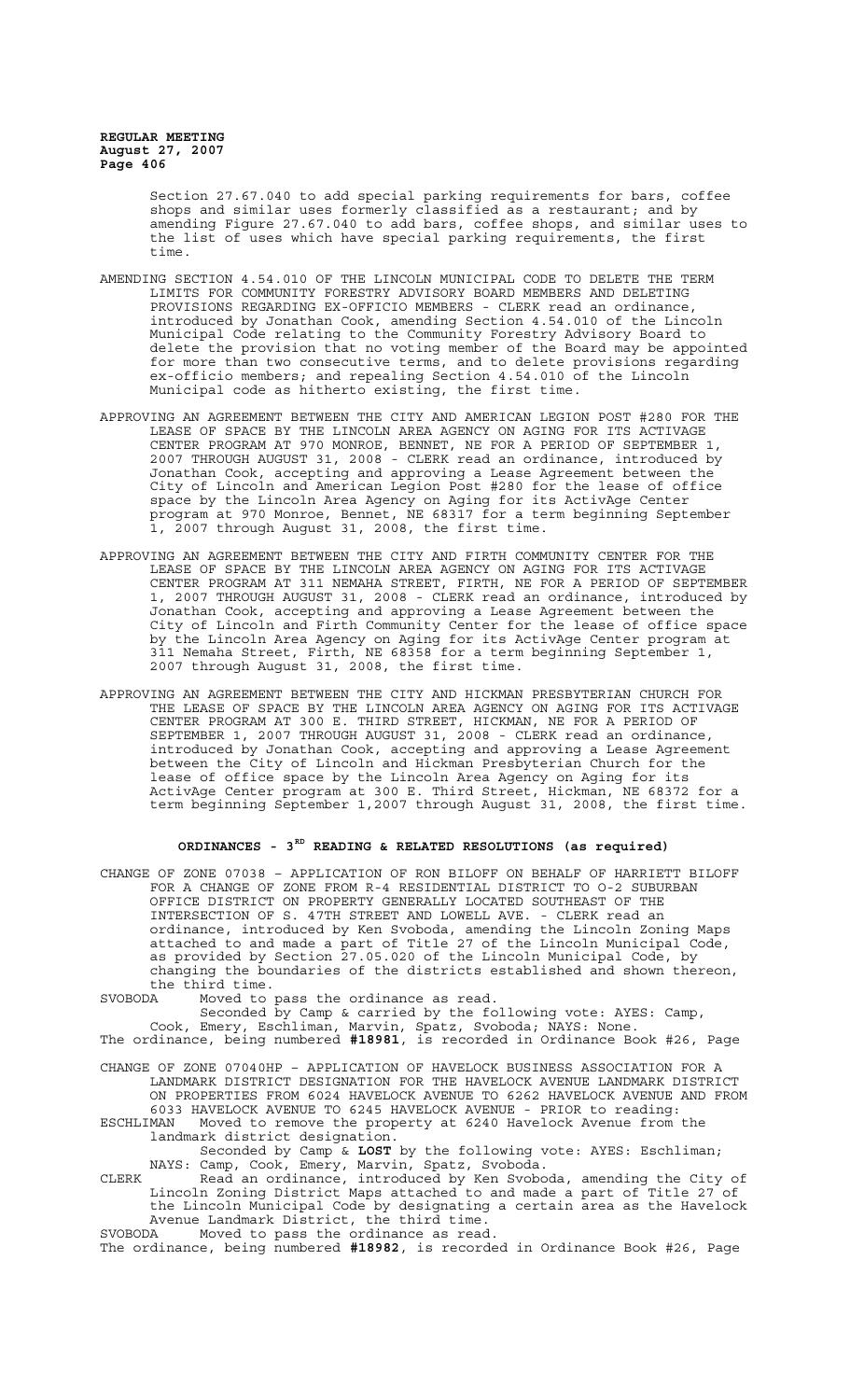AMENDING TITLE 8 OF THE LINCOLN MUNICIPAL CODE RELATING TO HEALTH AND SANITATION BY AMENDING SECTION 8.06.145 TO INCREASE THE FEE FOR OPEN BURNING PERMITS; AMENDING SECTION 8.08.060 TO INCREASE PERMIT FEES FOR BODY ART ESTABLISHMENTS; AMENDING SECTION 8.08.090 TO INCREASE THE LATE FEE FOR BODY ART ESTABLISHMENT PERMITS; AMENDING SECTION 8.08.150 TO INCREASE THE INITIAL PERMIT FEE FOR A BODY ART PRACTITIONER; AMENDING SECTION 8.08.350 TO INCREASE THE FEE FOR REINSTATEMENT OF A SUSPENDED PERMIT FOR BODY ART ESTABLISHMENTS OR PRACTITIONERS; AMENDING SECTION 8.12.035 TO INCREASE THE INITIAL AND RENEWAL PERMIT FEES FOR SMALL FAMILY CHILD CARE HOMES; AMENDING SECTION 8.14.037 TO INCREASE THE FEES RELATED TO CHILD CARE PROGRAMS; AMENDING SECTION 8.20.150 TO INCREASE FOOD ESTABLISHMENT PERMIT FEES; AMENDING SECTION 8.20.160 TO INCREASE LATE FEES FOR FOOD ESTABLISHMENT PERMITS; AMENDING SECTION 8.20.170 TO INCREASE THE FEE FOR REINSTATING A SUSPENDED FOOD ESTABLISHMENT PERMIT; AMENDING SECTION 8.24.150 TO INCREASE THE PERMIT FEE FOR VARIANCES TO THE NOISE CONTROL ORDINANCE; AMENDING SECTION 8.38.090 TO INCREASE THE PERMIT FEE FOR CLASS A OR CLASS B SWIMMING POOLS; AMENDING SECTION 8.40.070 TO INCREASE THE PERMIT FEE FOR SPACE FACILITIES; AND AMENDING SECTION 8.44.070 TO INCREASE THE PERMIT FEES RELATING TO WATER WELLS - CLERK read an ordinance, introduced by Ken Svoboda, amending Title 8 of the Lincoln Municipal Code relating to Health and Sanitation by amending Sections 8.06.145, 8.08.060, 8.08.090, 8.08.150, 8.08.350, 8.12.035, 8.14.037, 8.20.150, 8.20.160, 8.20.170, 8.24.150, 8.38.090, 8.040.070, 8.44.070, and repealing Sections 8.06.145, 8.08.060, 8.08.090, 8.08.150, 8.08.350, 8.12.035, 8.14.037, 8.20.150, 8.20.160, 8.20.170, 8.24.150, 8.38.090, 8.040.070, 8.44.070, the third time. SVOBODA Moved to pass the ordinance as read.

Seconded by Camp & carried by the following vote: AYES: Camp, Cook, Emery, Eschliman, Marvin, Spatz, Svoboda; NAYS: None. The ordinance, being numbered **#18983**, is recorded in Ordinance Book #26, Page

AMENDING CHAPTER 5.41 OF THE LINCOLN MUNICIPAL CODE RELATING TO SALVAGING, RECYCLING AND COMPOSTING OPERATIONS BY AMENDING SECTION 5.41.050 TO INCREASE PERMIT FEES; AMENDING SECTION 5.41.060 TO INCREASE THE OCCUPATION TAX FOR SALVAGE OPERATIONS AND COMMERCIAL COMPOSING OPERATIONS; AND AMENDING SECTION 5.41.070 TO INCREASE THE OCCUPATION TAX LATE FEE - CLERK read an ordinance, introduced by Ken Svoboda, amending Chapter 5.41 of the Lincoln Municipal Code relating to Salvaging, Recycling, and Composting Operations by amending Section 5.41.050 to increase permit fees; amending Section 5.41.060 to increase the occupations tax for salvage operations and commercial composing operations; amending Section 5.41.070 to increase the occupation tax late fee; and repealing Sections 5.41.050, 5.41.060, and 5.41.070 of the Lincoln Municipal Code as hitherto existing, the third time.<br>SVOBODA Moved to pass the ordinance as read. SVOBODA Moved to pass the ordinance as read.

Seconded by Camp & carried by the following vote: AYES: Camp, Cook, Emery, Eschliman, Marvin, Spatz, Svoboda; NAYS: None. The ordinance, being numbered **#18984**, is recorded in Ordinance Book #26, Page

AMENDING TITLE 24 OF THE LINCOLN MUNICIPAL CODE, PLUMBING AND SEWERS, BY AMENDING SECTION 24.38.070 TO INCREASE PERMIT FEES RELATING TO ON-SITE WASTEWATER TREATMENT SYSTEMS; AND AMENDING SECTION 24.42.110 TO INCREASE THE FEE FOR EVALUATION AND REVIEW OF PROPERTY TRANSFER INSPECTOR REPORTS AND ANY NECESSARY SITE VISITS BY THE HEALTH DIRECTOR - CLERK read an ordinance, introduced by Ken Svoboda, amending Title 24 of the Lincoln Municipal Code, Plumbing and Sewers, by amending Section 24.38.070 to increase permit fees relating to on-site wastewater treatment systems; amending Section 24.42.110 to increase the fee for evaluation and review of Property Transfer Inspector reports and any necessary site visits by the Health Director; and repealing Sections 24.38.070 and 24.42.110 of the Lincoln Municipal Code as hitherto existing, the third time. SVOBODA Moved to pass the ordinance as read.

Seconded by Camp & carried by the following vote: AYES: Camp, Cook, Emery, Eschliman, Marvin, Spatz, Svoboda; NAYS: None. The ordinance, being numbered **#18985**, is recorded in Ordinance Book #26, Page

**REGISTERED TO SPEAK SESSION - NONE**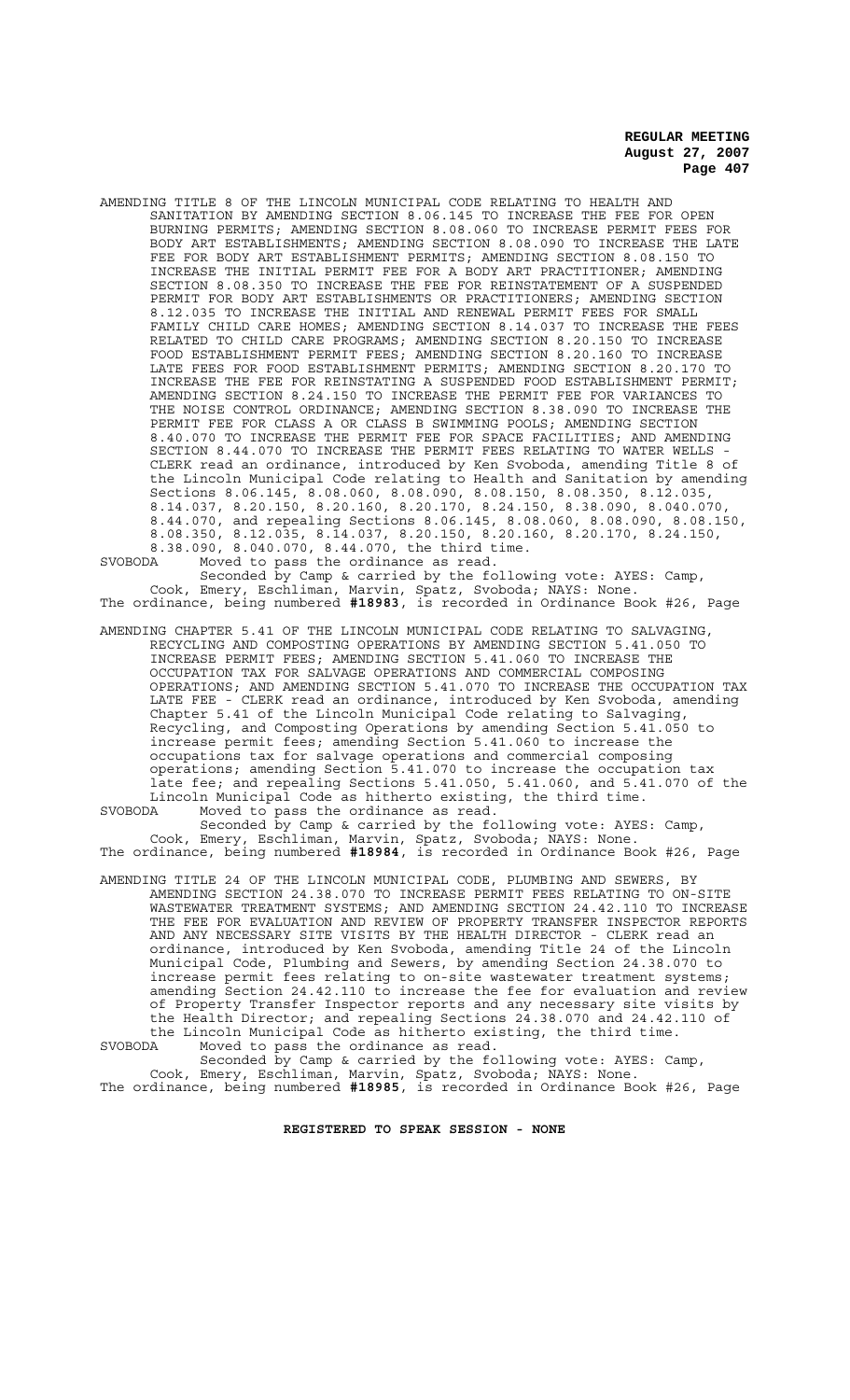# **OPEN MICROPHONE SESSION**

Danny Walker, 427 "E" Street, came forward to ask that the bike path in his neighborhood be cleaned up. He also questioned the time .<br>allowed on the crosswalk signal to cross 17<sup>th</sup> and South Street. Discussion followed. Nicole Fleck-Tooze, Public Works & Utilities, came forward to state the crosswalk signal at  $17<sup>th</sup>$  and South Street meets the national standards.

This matter was taken under advisement.

# **MISCELLANEOUS BUSINESS**

# **PENDING -**

CAMP Moved to extend the Pending List to September 10, 2007. Seconded by Eschliman & carried by the following vote: AYES: Camp, Cook, Emery, Eschliman, Marvin, Spatz, Svoboda; NAYS: None.

# **UPCOMING RESOLUTIONS -**

CAMP Moved to approve the remaining resolutions to have Public Hearing on September 10, 2007. Seconded by Eschliman & carried by the following vote: AYES: Camp, Cook, Emery, Eschliman, Marvin, Spatz, Svoboda; NAYS: None.

## **ADJOURNMENT 7:23 P.M.**

CAMP Moved to adjourn the City Council meeting of August 27, 2007. Seconded by Eschliman & carried by the following vote: AYES: Camp, Cook, Emery, Eschliman, Marvin, Spatz, Svoboda; NAYS: None. So ordered.

Joan E. Ross, City Clerk

Judy Roscoe, Senior Office Assistant